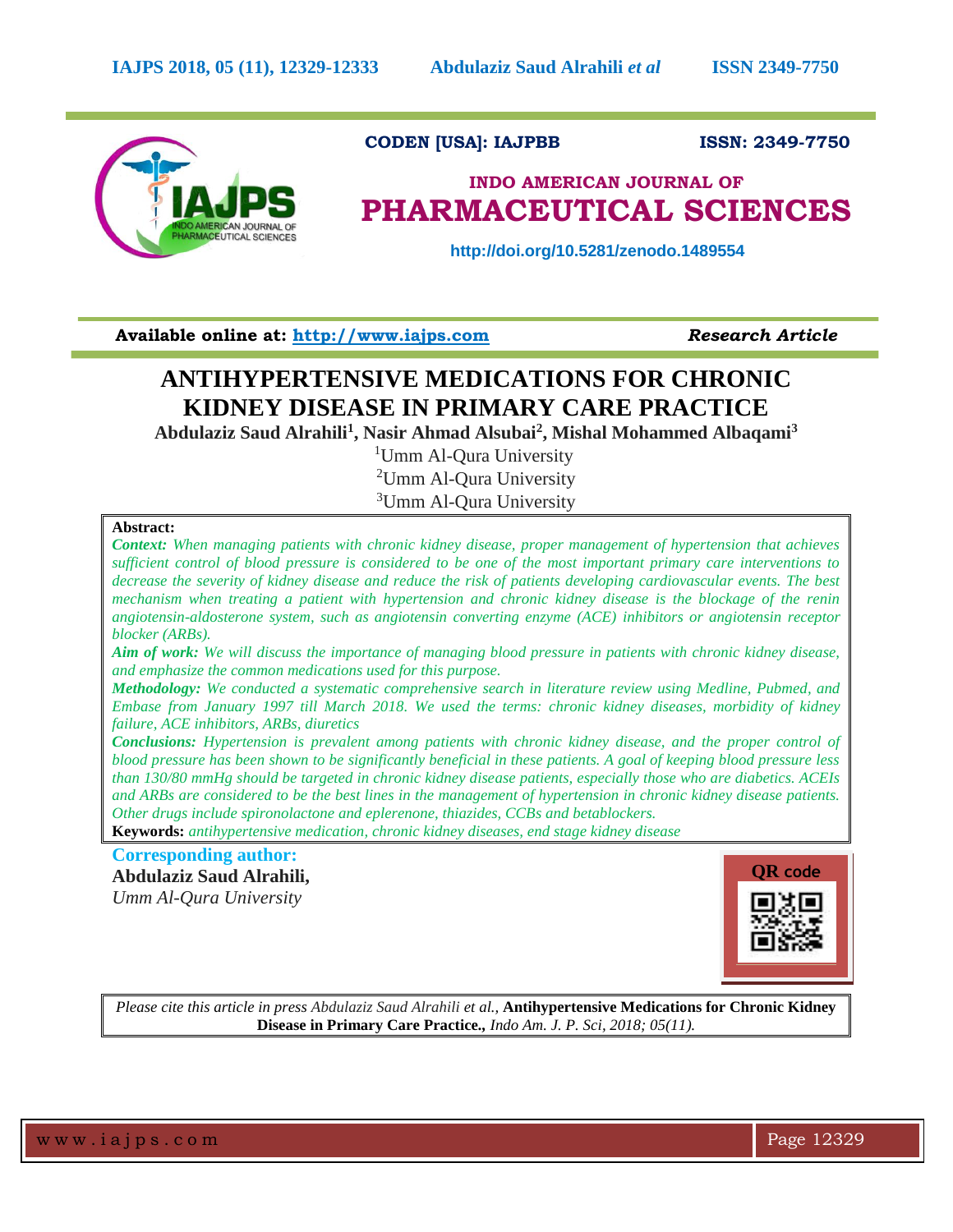## **INTRODUCTION:**

When managing patients with chronic kidney disease, proper management of hypertension that achieves sufficient control of blood pressure is considered to be one of the most important primary care interventions to decrease the severity of kidney disease and reduce the risk of patients developing cardiovascular events. Previous studies have found a high prevalence of blood pressure among patient with renal diseases. A study in Canada has concluded that up to half patients with chronic kidney disease also have hypertension [1]. In another study based on a large US database, more than 80% of patients with chronic kidney disease and albuminuria higher than 3 mg/mmol were found to have hypertension, and the prevalence of hypertension reached 88% in another study on stage 3 chronic kidney disease patients in the UK [2,3].

Proper control of blood pressure has been found to be associated with a significant decline in cardiovascular diseases risk in patients with chronic kidney disease, along with improvements in their prognosis [4]. Therefore, this practice is of extreme importance in primary health care. Generally, blood pressure is controlled using pharmacological agents. In this review, we will discuss the use of these agents in patients with chronic kidney disease.

## **METHODOLOGY:**

We did a systematic search for antihypertensive medications used in primary care for patients with chronic kidney diseases using PubMed search engine (http://www.ncbi.nlm.nih.gov/). EMBSE, and Google Scholar search engine (https://scholar.google.com) from January 1997 to March 2018. All relevant studies were retrieved and discussed. We only included full articles. The following search terms were used: chronic kidney diseases, morbidity of kidney failure, ACE inhibitors, ARBs, diuretics.

### Data Extraction:

two reviewers had independently reviewed the studies, abstracted data and disagreement were resolved by consensus. Studies were evaluated for quality and a review protocol was followed throughout

## **Blood Pressure Goals in Chronic Kidney Disease**

In their latest guidelines, the American College of Cardiology and the American Heart Association recommended the application of intensive protocols for blood pressure control in any patient with confirmed chronic kidney disease. Moreover, they recommended a lower threshold for the diagnosis of blood pressure in these patients (130/80 mmHg). This management of blood pressure should depend on the risk of having atherosclerotic cardiovascular disease in the patient, along with proper assessment of the blood pressure increases [5].

The recommended target blood pressure level in patients with chronic kidney disease is 125-130 mmHg for systolic blood pressure [6]. Achieving this control has been proven to significantly decrease the risk of developing cardiovascular diseases. When dealing with diabetic patients with a chronic kidney disease, the target blood pressure is 130/80 mmHg, which is associated with improved outcomes in these patients. In some patients with diabetes and a relatively high risk of cardiovascular disease, it is even more beneficial to target blood pressure lower than 130/80 mmHg [7].

On the other hand, evidence on the overall chronic kidney disease population regardless of diabetic status is less conclusive regarding decreasing blood pressure less than 130/80 mmHg. Most of trials conducted on chronic kidney disease patients and hypertension did not show significant improvements when blood pressure reached levels below 130/80 mmHg  $8-10$ . However, all these studies were successful in proving that achieving blood pressure control less than 140/90 mmHg will lead to significant improvements in outcomes in patients with chronic kidney disease. In addition, more intensive control of blood pressure should be achieved in patients who have proteinuria higher than 1000 mg [11].

## **Anti-hypertensive Medications**

## The Renin Angiotensin-Aldosterone System Inhibitors

Chronic kidney disease is considered to be an important predisposing factor for developing a cardiovascular disease, making it an important factor when clinicians decide treatment plans for hypertension. Most adults with chronic kidney disease have a 10% risk of developing an atherosclerotic cardiovascular disease within the next ten years **<sup>12</sup>**. On the other hand, selection of the most proper treatment could be challenging, as the used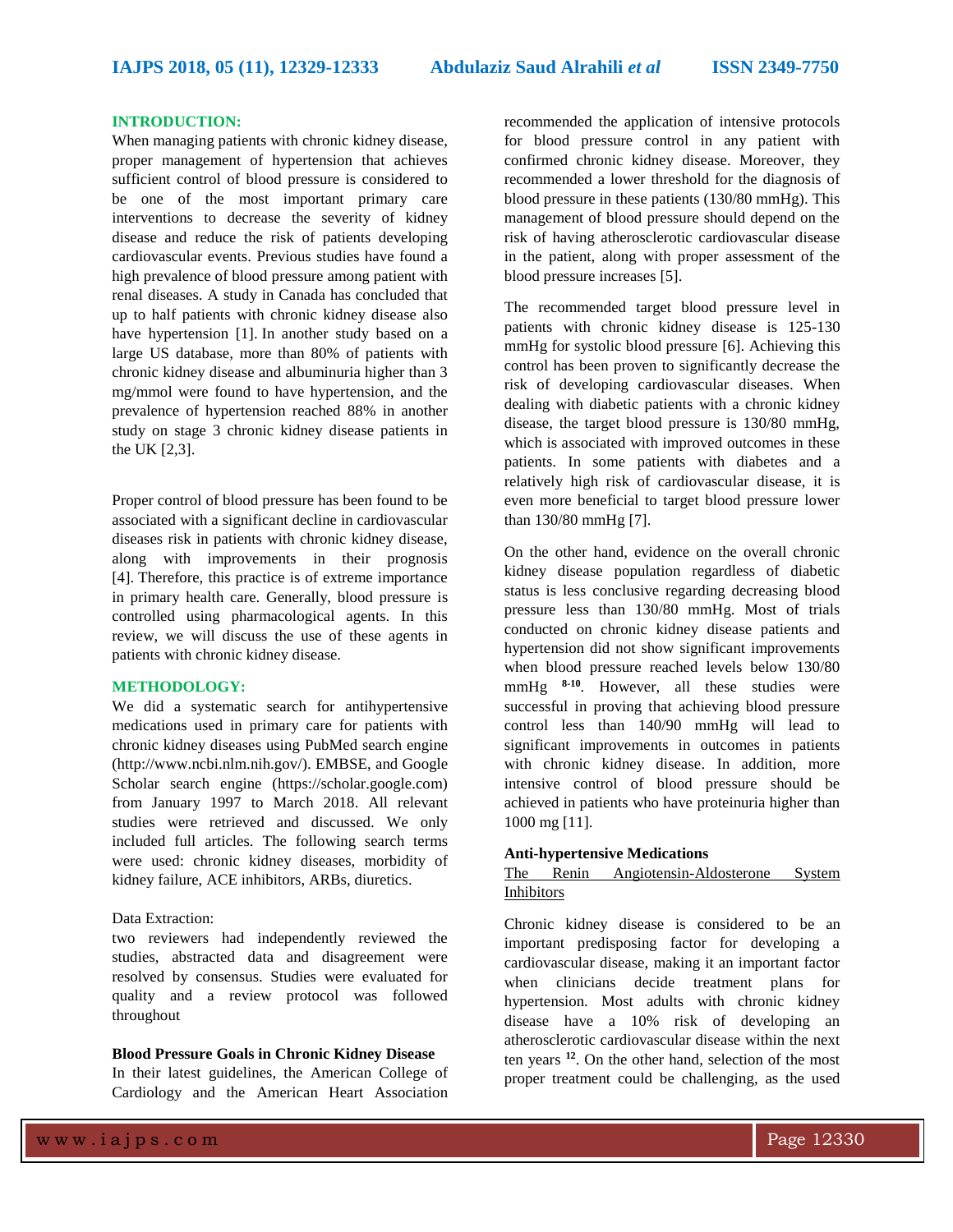drug must have beneficial effects of the kidney.

Generally, the best mechanism when treating a patient with hypertension and chronic kidney disease is the blockage of the renin angiotensin-aldosterone system, as this system has been found and proven to be responsible for significant cardiovascular and renal pathologies. Moreover, agents that manipulate the RAAS system have been found beneficial in improving outcomes in patients with chronic kidney disease and albuminuria, regardless of the presence or absence of diabetes [13].

Most recent guidelines regarding the management and treatment of hypertension recommend the use of an ACE inhibitor or an ARB in any hypertensive patient with albuminuria higher than 300 mg/g [5]. The use of these drugs has proven efficacy in decreasing the levels of protein in the urine, and to stop the progression of kidney disease [14].

On the other hand, when dealing with patients with chronic kidney disease who do not have albuminuria, no evidence is present to support the superiority of ACEIs or ARBs over other anti-hypertensive agents. In addition, it is generally recommended for many proteinuric chronic kidney disease patient that they stop or decrease their dose of ACEIs due to their effects of increasing creatinine levels in blood and causing hyperkalemia. Interestingly. Adverse events associated with ACE inhibitors and ARBs are not strongly associated with administrated doses [6].

Using both ACEIs and ARBs simultaneously is generally not preferred as no evidence has proven any additional efficacy of this regimen **<sup>15</sup>**. Moreover, studies have found that this regimen can be associated with several side effects as hyperkalemia, hypotension, and worsening kidney functions. In addition, the use of ACEIs and ARBs is contraindicated in pregnant women, as these agents have been found teratogenic. Patients who have a history of angioedema attacks cannot also use ACEIs [6].

### Aldosterone Receptor Antagonists

Patients who have proteinuric chronic kidney disease may also benefit from the use of low doses of antagonists of aldosterone receptors like eplerenone and spironolactone. In fact, some recommend the use of spironolactone in combination with an ACEI inhibitor to improve nephropathy and decrease rates of protein excretion in urine. However, these drugs should be used with caution, as increasing doses of spironolactone will lead to higher risk of developing significant hyperkalemia. Moreover, patients on these drugs should always have their serum potassium levels checked to detect possible increases in serum potassium levels [16].

In cases of hyperkalemia induced by spironolactone, the dose of the drug should be decreased along with using another loop diuretic in severe cases to induce potassium excretion. Impotence and gynecomastia have also been observed with the use of spironolactone. Eplerenone, on the other hand, is not associated with impotence or gynecomastia but needs to be administrated twice daily to achieve therapeutic levels, in contrast to spironolactone [5].

It is preferred to avoid the use of any diuretic that spares potassium in chronic kidney disease patients who have a GFR that is less than 45 mL/min or potassium levels higher than 52 Mmol/L [5]. On the other hand, chronic kidney disease patients who have low potassium levels are recommended to take spironolactone along with an ACE inhibitor in attempts to correct their potassium levels and proteinuria [16].

### Diuretics

One significant hallmark in chronic kidney disease patients is having volume overload. Therefore, the use of diuretics is especially important in these patients. Thiazide diuretics are generally preferred in the management and treatment of patients with chronic kidney disease as they have a relatively longhalf life. Thiazides have stimulating effects on the RAAS system. Therefore, it is preferred to use them in combination with ACEIs or ARBs to achieve better efficacy. In patients whose GFR is less than 30 mL/min/1.73m, the efficacy of thiazides significantly decreases. Thiazides are contraindicated in patients who have any history of gout attacks. Loop diuretics, on the other hand, have relatively improved efficacy in patients who have advanced chronic kidney disease, and their used is generally preferred in patients who also have congestive heart failure [5].

## Calcium Channel Blockers

CCBs are considered to be one of the important drugs for controlling hypertension in patients with chronic kidney disease. Verapamil and diltiazem, which belong to the Non-dihydropyridine CCBs family, have both shown efficacy in decreasing rates of protein excretion in urine, and slowing the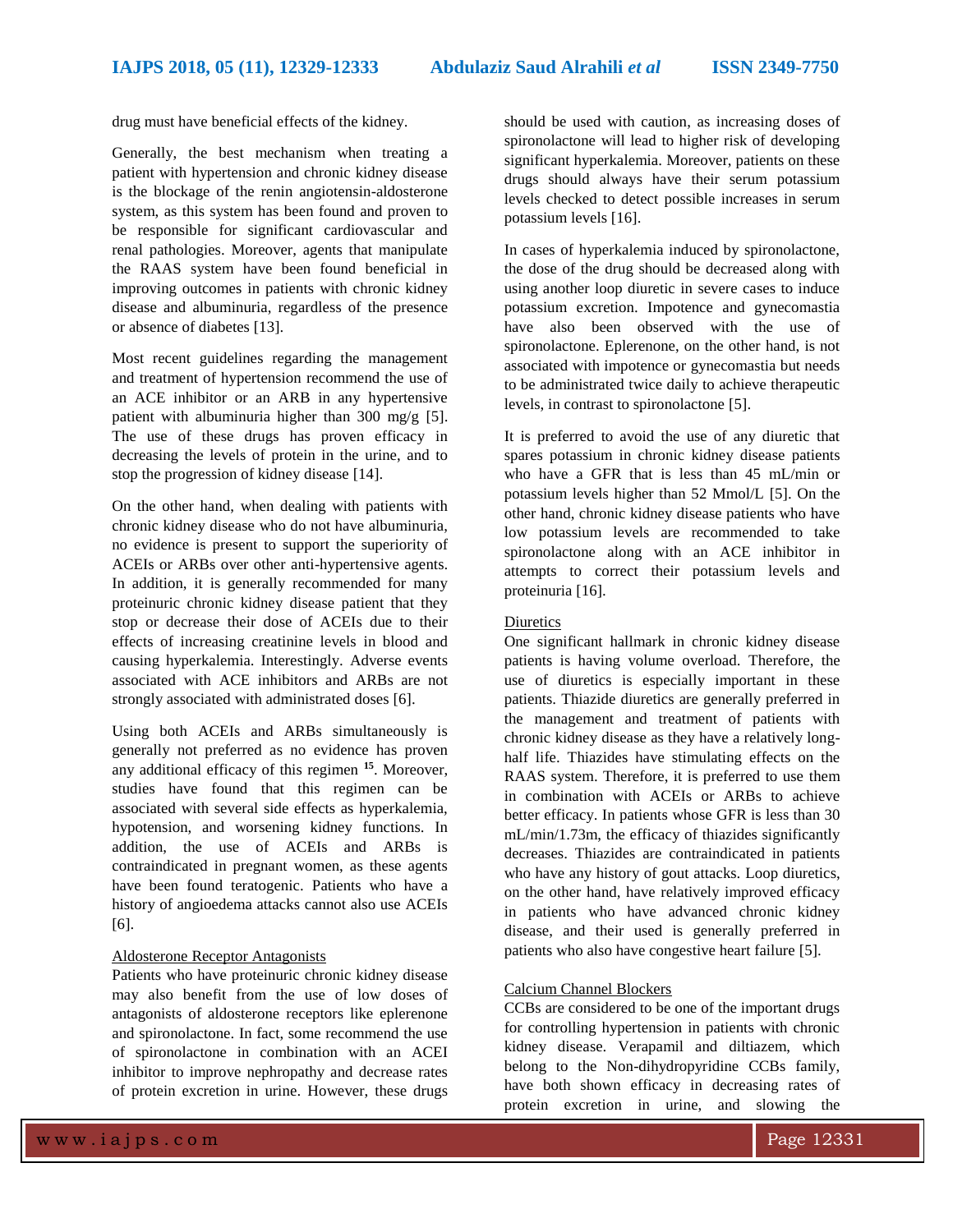progression of kidney disease **14; 17** . in addition, Dihydropyridine CCBs, can be used in combination with ACEIs to decrease protein excretion rates in urine in patients with advanced chronic kidney disease [18].

Patients who have stage 3 chronic kidney disease can significantly benefit from the use of CCBs regarding blood pressure control, mortality rates, heart diseases, thrombolytic events, and kidney functions [19]. One limitation of dihydropyridine CCBs is the inability of their use in monotherapy, as they should always be used with ACEIs.

Some guidelines suggest the use of felodipine or amlodipine in patients with chronic kidney disease to improve angina pectoris. However, the use of these drugs is absolutely contraindicated in patients who have systolic heart failure or heart block, as they have a risk of severe bradycardia. They should not also be used with betablockers [5].

## Agents Blocking the Sympathetic Nervous System *Beta-blockers*

Beta blockers are not among the first line choices for controlling blood pressure in patients with chronic kidney disease, unless there is a heart disease. Generally, beta blockers have been proven efficient in decreasing the mortality in patients who have cardiovascular disease. However, their effects on the kidneys are not well established **<sup>20</sup>** . One beta blocker, nebivolol, has been shown to stimulate vasodilation by nitric oxide [21].

## *Central Alpha-Adrenergic Agonists*

These drugs are generally avoided due to their high rates of side effects in the elderly and low tolerability. Methyldopa is an agent that has been used to control blood pressure in pregnant women due to its safety on the fetus. The use of these drugs is contraindicated in patients who are already on a beta blocker due to the risk of developing bradycardia [22].

## *Alpha 1-Adrenergic Blockers*

Some agents of these drugs family like prazosin and terazosin can be used in patients with chronic kidney disease, especially in patients who also have benign prostatic hyperplasia [23]. However, they have limited benefits on the kidneys especially in diabetic patients, and can induce or worsen heart failure in some patients [24].

### **CONCLUSIONS:**

Hypertension is generally prevalent among patients with chronic kidney disease, and the proper control of blood pressure has been shown to be significantly beneficial in these patients. A goal of keeping blood pressure less than 130/80 mmHg should be targeted in chronic kidney disease patients, especially those who are diabetics. ACEIs and ARBs are considered to be the best lines in the management of hypertension in chronic kidney disease patients. Other drugs include spironolactone and eplerenone, thiazides, CCBs and betablockers. Proper control of blood pressure in chronic kidney disease patients is associated with significant reductions in their risk of developing cardiovascular events.

#### **REFERENCES:**

- **1.** Tonelli M *et al.* Comorbidity as a driver of adverse outcomes in people with chronic kidney disease. Kidney Int 2015; 88: 859-866.
- **2.** Fraser SD *et al.* Suboptimal blood pressure control in chronic kidney disease stage 3: baseline data from a cohort study in primary care. BMC Fam Pract 2013; 14: 88.
- **3.** Kalaitzidis R, Li S, Wang C, Chen SC, McCullough PA, Bakris GL. Hypertension in early-stage kidney disease: an update from the Kidney Early Evaluation Program (KEEP). Am J Kidney Dis 2009; 53: S22-31.
- **4.** Gallagher H, de Lusignan S, Harris K, Cates C. Quality-improvement strategies for the management of hypertension in chronic kidney disease in primary care: a systematic review. Br J Gen Pract 2010; 60: e258-265.
- **5.** Whelton PK *et al.* 2017 ACC/AHA/AAPA/ABC/ACPM/AGS/APhA/AS H/ASPC/NMA/PCNA Guideline for the Prevention, Detection, Evaluation, and Management of High Blood Pressure in Adults: Executive Summary: A Report of the American College of Cardiology/American Heart Association Task Force on Clinical Practice Guidelines. Hypertension 2018; 71: 1269-1324.
- **6.** National Kidney F. KDOQI Clinical Practice Guideline for Diabetes and CKD: 2012 Update. Am J Kidney Dis 2012; 60: 850-886.
- **7.** American Diabetes A. 9. Cardiovascular Disease and Risk Management: Standards of Medical Care in Diabetes-2018. Diabetes Care 2018; 41: S86-S104.
- **8.** Peterson JC *et al.* Blood pressure control, proteinuria, and the progression of renal disease. The Modification of Diet in Renal Disease Study. Ann Intern Med 1995; 123: 754-762.